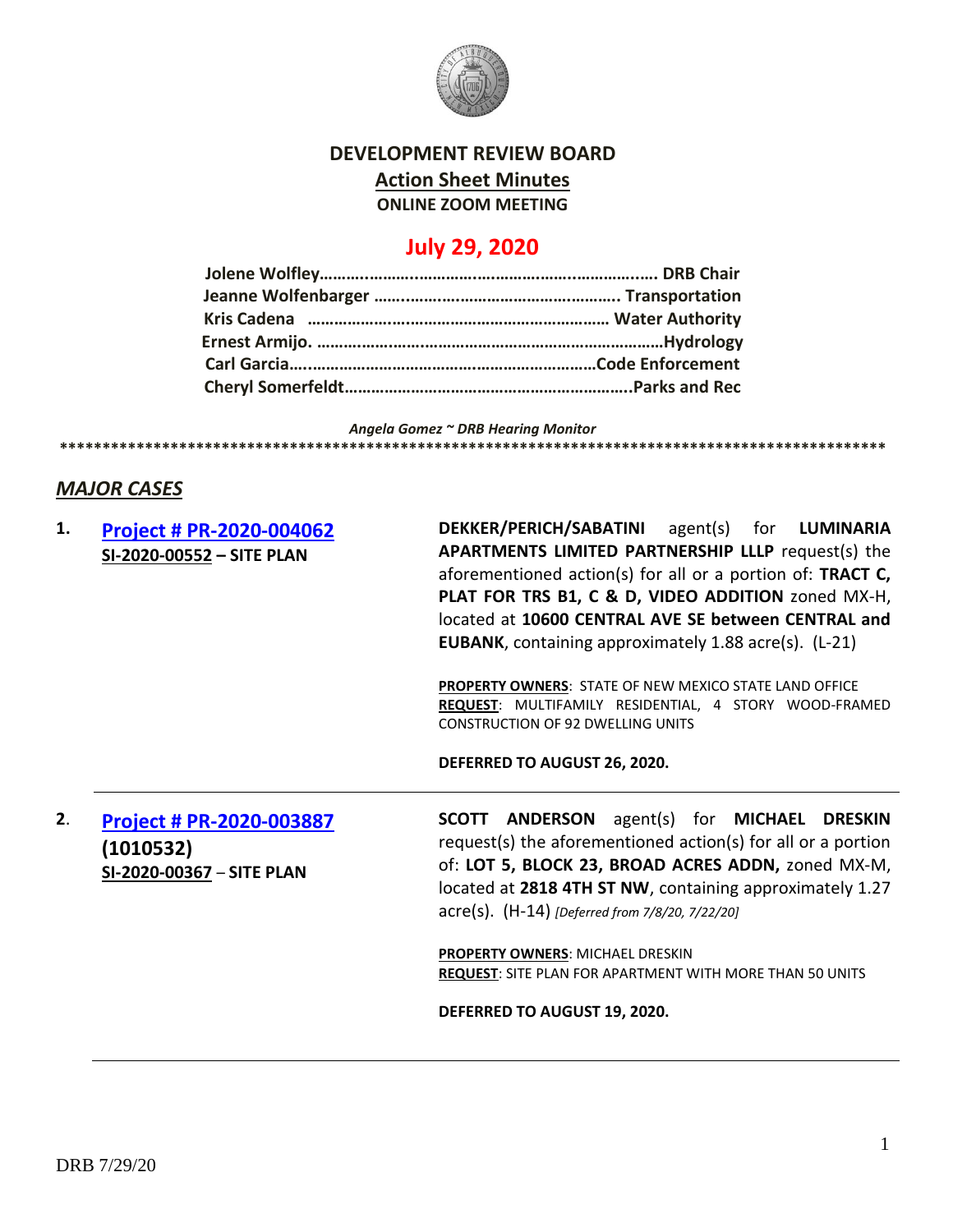**3. [Project # PR-2020-003707](../../DRB%202020%20Agendas/July%202020/data.cabq.gov/government/planning/DRB/PR-2020-003707/DRB%20Submittals/PR-003707_Jul_15_2020_Supp/Application/2020-003707%20Site%20Plan%20Submittal%203/) SD-2020-00137- PRELIMINARY/FINAL PLAT SI-2020-00247 – SITE PLAN** *(Sketch Plat 7/8/20)*

**ARCH + PLAN LAND USE CONSULTANTS** & **RESPEC** agent(s) for SONATA TRAILS, LLC request(s) the aforementioned action(s) for all or a portion of: **TRACTS 1, 2 & 3, UNIT 4,** zoned MX-M, located at **UNIVERSE BLVD NW between PASEO DEL NORTE BLVD and TREELINE AVE NW**, containing approximately 29.9 acre(s). (C-10) *[Site Plan deferred from 6/3/20, 6/24/20, 7/15/20]*

**PROPERTY OWNERS**: SONATA TRAILS LLC **REQUEST**: APARTMENT COMPLEX DEVELOPMENT

**DEFERRED TO AUGUST 26TH, 2020.**

#### *MINOR CASES - MINOR CASES WILL NOT BE HEARD BEFORE 11:00 AM*

| 4. | Project # PR-2019-001985<br>SD-2020-00117 - PRELIMINARY/FINAL<br><b>PLAT</b><br>(Sketch Plat 1/23/19) | ARCH + PLAN LAND USE CONSULTANTS agent(s) for<br><b>ARMANDO</b><br><b>SEDILLO</b><br><b>DIEGO</b><br><b>AND</b><br>request(s)<br>the<br>aforementioned action(s) for all or a portion of: TRACTS 7,<br>8 & 9 BLOCK 6, LEWIS & SIMONDS ADDITION, zoned R-1A,<br>located at 806, 808, 812 ARNO SE between SANTA FE AVE<br>and PACIFIC AVE, containing approximately 0.40 acre(s).<br>(K-14) [Deferred from 7/8/20]<br>PROPERTY OWNERS: DIEGO AND ARMANDO SEDILLO<br><b>REQUEST: LOT CONSOLIDATION FOR 3 LOTS INTO 2 LOTS</b> |
|----|-------------------------------------------------------------------------------------------------------|----------------------------------------------------------------------------------------------------------------------------------------------------------------------------------------------------------------------------------------------------------------------------------------------------------------------------------------------------------------------------------------------------------------------------------------------------------------------------------------------------------------------------|
|    |                                                                                                       | DEFERRED TO AUGUST 12, 2020.                                                                                                                                                                                                                                                                                                                                                                                                                                                                                               |
|    | Project # PR-2020-003239                                                                              | ARCH + PLAN LAND USE CONSULTANTS agent(s) for                                                                                                                                                                                                                                                                                                                                                                                                                                                                              |
| 5. | SD-2020-00114 - PRELIMINARY/FINAL<br><b>PLAT</b><br>(Sketch Plat 1/15/20)                             | <b>SUNSET VILLA LLC</b> request(s) the aforementioned action(s)<br>for all or a portion of: 16-A,23-A, 45-A, 49-A, 59-A, SUNSET<br>VILLA, zoned PD, located at 600 GARDEN PATCH LN SW,<br>1620 and 1701 GARDEN WAY, 508 TWILIGHT VISTA LN<br>SW, 506 TYRACK LN SW between SUNSET GARDENS RD<br>and HOOPER RD, containing approximately 4.6535 acre(s).<br>$(K-12)$ [Deferred from 7/8/20]                                                                                                                                  |
|    |                                                                                                       | PROPERTY OWNERS: SUNSET VILLA LLC, JOE HAHN<br><b>REQUEST: CREATE 12 LOTS FROM 5 EXISTING LOTS</b>                                                                                                                                                                                                                                                                                                                                                                                                                         |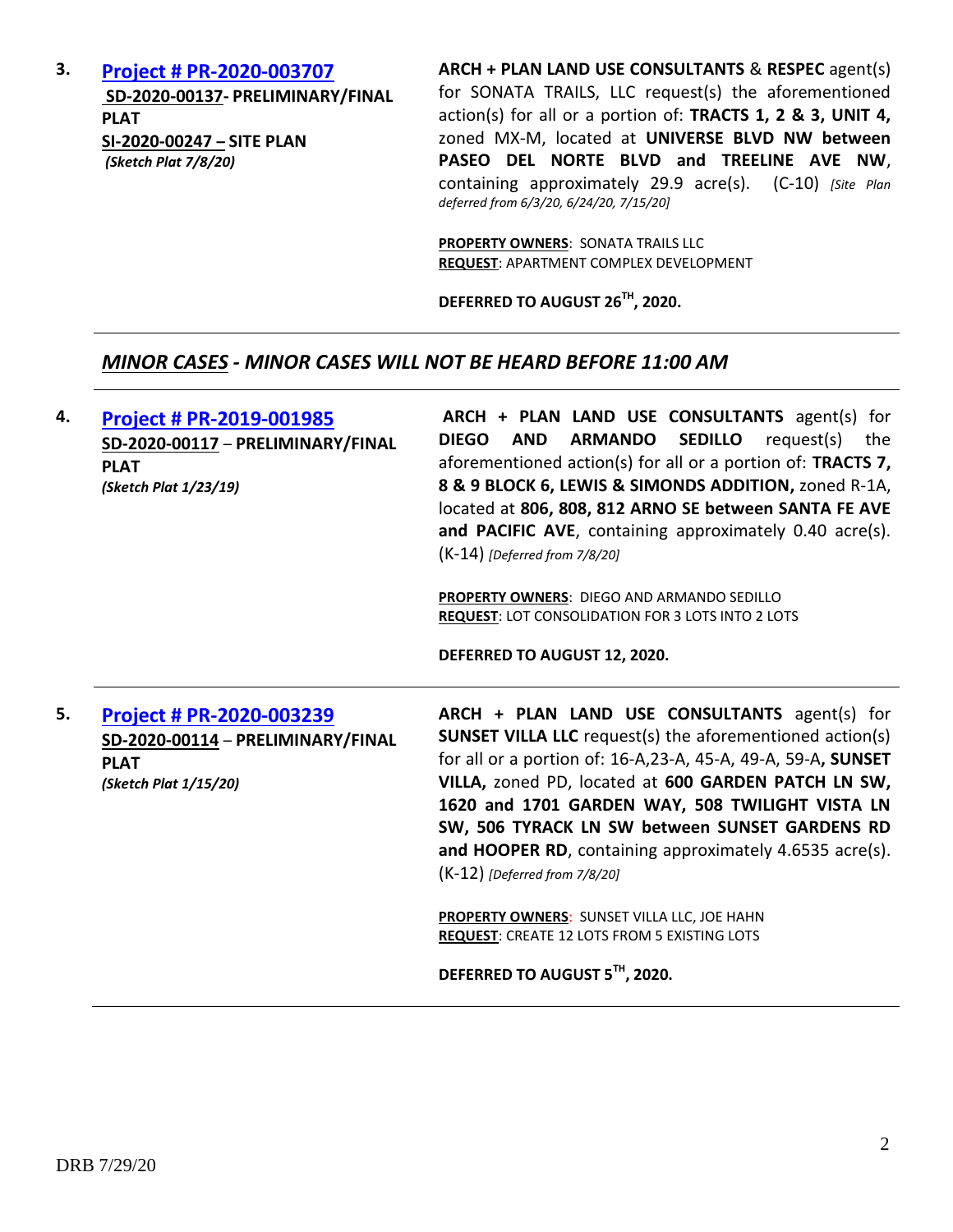| 6. | Project # PR-2019-002607<br>SD-2020-00026 - PRELIMINARY/FINAL<br><b>PLAT</b><br>SD-2020-00107 - VACATION OF PRIVATE<br><b>EASEMENT</b><br>(Sketch Plat 7/17/19) | ARCH+ PLAN LAND USE CONSULTANTS agent(s) for JOHN<br><b>O. PEARSON</b> request(s) the aforementioned action(s) for<br>all or a portion of: LOT 8-B PLAT OF LOTS 8-A & 8-B UNIT 1<br>ALVARADO GARDENS CONT 0.8967 AC, zoned R-A, located<br>on RIO GRANDE BLVD between ARTESANOS CT and<br><b>CAMPBELL RD</b> , containing approximately 0.8967 acre(s).<br>(G-13) [Deferred from 1/29/20, 2/26/20, 4/8/20, 5/20/20, 7/8/20]<br><b>PROPERTY OWNERS: JOHN D PEARSON</b><br><b>REQUEST: CREATE 2 LOTS FROM 1 EXISTING LOT</b><br>DEFERRED TO AUGUST 12TH, 2020. |
|----|-----------------------------------------------------------------------------------------------------------------------------------------------------------------|--------------------------------------------------------------------------------------------------------------------------------------------------------------------------------------------------------------------------------------------------------------------------------------------------------------------------------------------------------------------------------------------------------------------------------------------------------------------------------------------------------------------------------------------------------------|
| 7. | PR-2019-003626<br>SD-2020-00132 - PRELIMINARY/FINAL<br><b>PLAT</b><br>(Sketch Plat 4/22/20)                                                                     | ARCH + PLAN LAND USE CONSULTANTS agent(s) for<br>JULIAN & SUSANA CULL request(s) the aforementioned<br>action(s) for all or a portion of: 7A & 7B, VAN CLEAVE<br>ACRES zoned R-A, located at 1540 VAN CLEAVE NW<br>between SAN ISIDRO ST and GRIEGOS LATERAL,<br>containing approximately 0.8233 acre(s). (G-13) [Deferred<br>from 7/15/20]<br>PROPERTY OWNERS: JULIAN & SUSANA CULL<br><b>REQUEST: LOT LINE ADJUSTMENT BETWEEN 2 EXITING LOTS</b><br>DEFERRED TO AUGUST 12TH, 2020.                                                                         |
| 8. | PR-2019-002905<br>SD-2020-00132 - PRELIMINARY/FINAL<br><b>PLAT</b><br>(Sketch Plat 1/15/20)                                                                     | ARCH + PLAN LAND USE CONSULTANTS agent(s) for<br>SUNPORT PARK HOSPITALITY LLC<br>request(s) the<br>aforementioned action(s) for all or a portion of: 2-A-2,<br>SUNPORT PARK, zoned NR-BP, located at WOODWARD RD<br>between UNIVERSITY BLVD and TRANSPORT<br>ST,<br>containing approximately 2.0473 acre(s). (M-15) [Deferred<br>from 7/15/20]<br><b>PROPERTY OWNERS: SUNPORT PARK HOSPITALITY LLC</b><br>REQUEST: CREATE 2 LOTS FROM 1 EXISTING LOT, GRANT ADDITIONAL<br>RECIPROCAL CROSS ACCESS, DRAINAGE EASEMENT<br>DEFERRED TO AUGUST 19TH, 2020.       |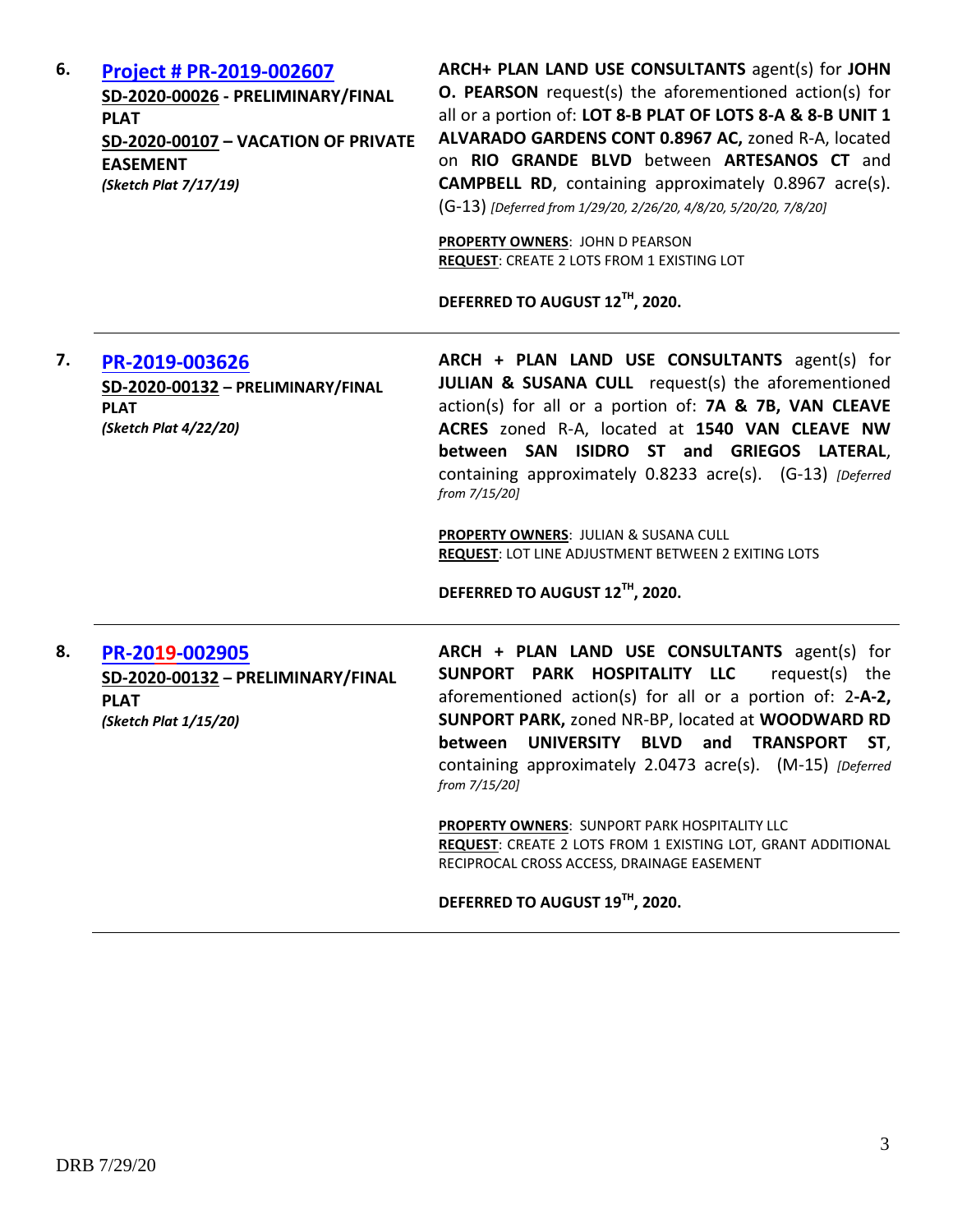| 9.  | Project # PR-2019-002332<br>SD-2020-00085 - PRELIMINARY/FINAL<br><b>PLAT</b><br>VA-2020-00224 - DPM WAIVER<br>(Sketch Plat 1/15/20) | ARCH + PLAN LAND USE CONSULTANTS & RIO GRANDE<br><b>ENGINEERING</b> agent(s) for <b>JODY MASTERS</b> request(s) the<br>aforementioned action(s) for all or a portion of: MAP 38<br>300-A1, LANDS OF MASTER, BORIN AND MEMMER zoned<br>R-A, located at 2737 CARSON RD NW between MONTOYA<br><b>NW</b><br>and RIO GRAND BLVD NW, containing<br><b>ST</b><br>approximately 0.92acre(s).<br>$(H-12)$ {Deferred from 6/10/20,<br>6/24/20, 7/8/20, 7/15/20, 7/22/20]<br><b>PROPERTY OWNERS: JODY MASTERS</b><br>REQUEST: CREATE 2 LOTS FROM ONE EXISTING LOT<br>DEFERRED TO AUGUST 5TH, 2020.                |
|-----|-------------------------------------------------------------------------------------------------------------------------------------|--------------------------------------------------------------------------------------------------------------------------------------------------------------------------------------------------------------------------------------------------------------------------------------------------------------------------------------------------------------------------------------------------------------------------------------------------------------------------------------------------------------------------------------------------------------------------------------------------------|
| 10. | <b>Project # PR-2019-002268</b><br>SD-2020-00110 - PRELIMINARY/FINAL<br><b>PLAT</b><br>(Sketch Plat 12/18/19)                       | <b>COMMUNITY SCIENCES CORPORATION agent(s) for OUR</b><br>LAND LLC request(s) the aforementioned action(s) for all or<br>a portion of: LOT A-4, LANDS OF MICHAEL J. SNOW AND<br>ELIZABETH T. SNOW, zoned R-A, located at 2945 TRELLIS<br>DR. NW between DECKER RD NW and CAMPBELL RD NW,<br>containing approximately 0.8301 acre(s). (G-12) [Deferred<br>from 7/8/20, 7/22/20]<br><b>PROPERTY OWNERS: OUR LAND LLC</b><br>REQUEST: DIVIDE ONE EXISTING LOT INTO 3 NEW LOTS, GRANT<br><b>EASEMENTS</b><br>DEFERRED TO AUGUST 5TH, 2020                                                                  |
| 11. | Project # PR-2020-003222<br>SD-2020-00116 - PRELIMINARY/FINAL<br><b>PLAT</b><br>(Sketch Plat 1/8/20)                                | CSI - CARTESIAN SURVEY'S INC. agent(s) for MALL AT<br>COTTONWOOD II LLC C/O WASHINGTON PRIME GROUP<br>LP request(s) the aforementioned action(s) for all or a<br>portion of: TRACT B-4-A, 2 <sup>ND</sup> REVISION COTTONWOOD<br>MALL, zoned MX-M, located at 10000 COORS BYPASS NW<br>between 7 BAR LOOP and COORS BLVD NWP, containing<br>approximately 11.6624 acre(s). (B-13) [Deferred from 7/8/20,<br>7/22/201<br>PROPERTY OWNERS: MALL AT COTTONWOOD II LLC C/O<br><b>WASHINGTON PRIME GROUP LP</b><br>REQUEST: SUBDIVIDE ONE EXISTING TRACT INTO 2 NEW TRACTS<br>DEFERRED TO AUGUST 5TH, 2020. |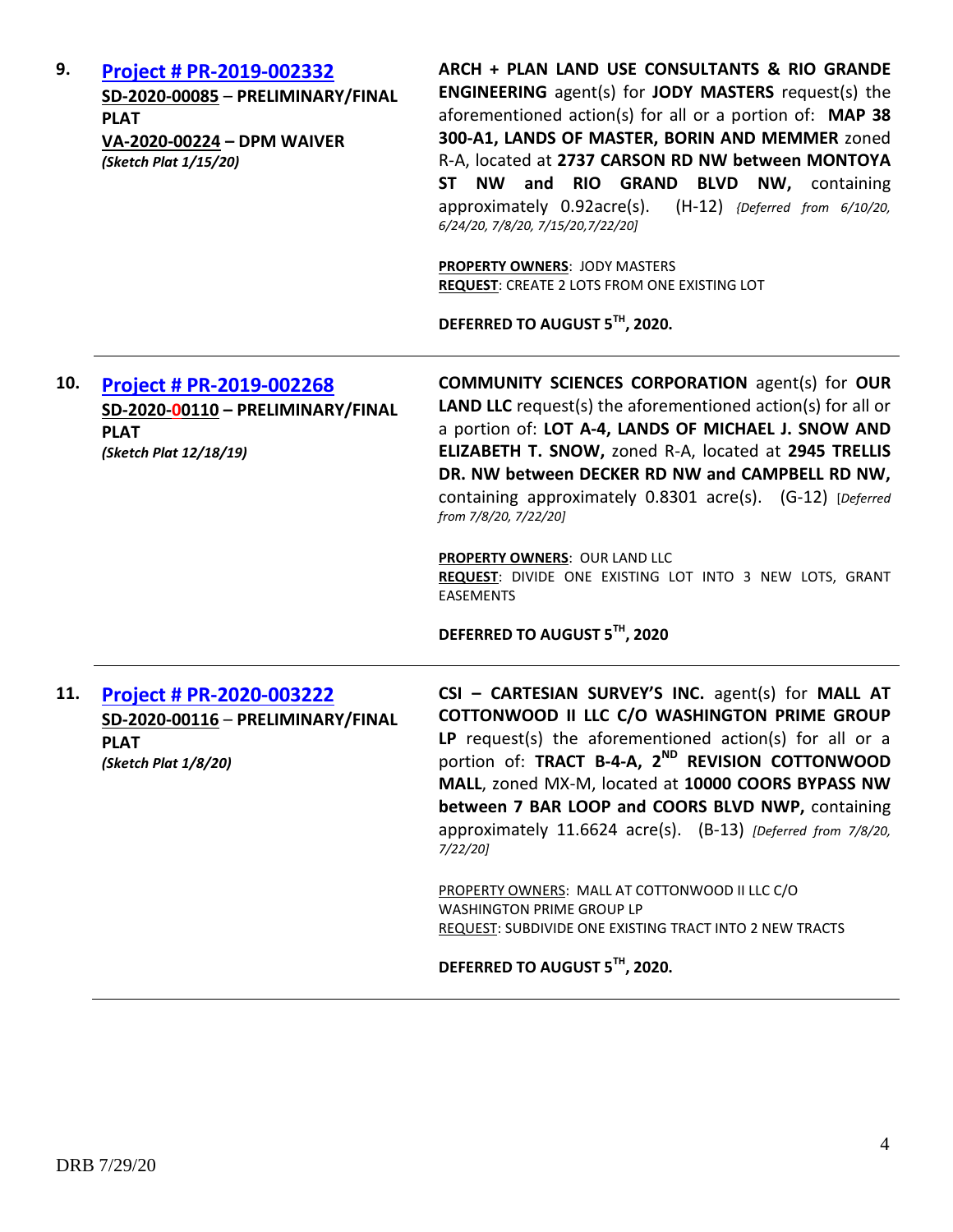**12. [PR-2020-004049](http://data.cabq.gov/government/planning/DRB/PR-2020-004049/DRB%20Submittals/PR-2020-004049_Jul_29_2020_Supp/Application/) SD-2020-00121-PRELIMINARY/FINAL PLAT**

**ALDRICH LAND SURVEYING** agent(s) for **WESTERN TRAIL TENANCY IN COMMON, GRAYLAND CORPORATION** request(s) the aforementioned action(s) for all or a portion of: **TRACTS A-2, LAVA TRAILS,** zoned MX-L, located at **WESTERN TRAIL between SOUTHEAST CORNER OF UNSER and WESTERN TRAIL,** containing approximately 5.0236 acre(s). (F-10) *[Deferred from 7/15/20]*

**PROPERTY OWNERS**: GRAYLAND CORP & J2C LLC & LEE RVT &MESCALL THOMAS J & SPRING FRANK L & ETAL **REQUEST**: CREATE 2 NEW TRACTS FROM 1 EXISTING TRACTS AND RELOCATE TEMPORARY DRAINAGE EASEMENT

**DEFERRED TO AUGUST 19, 2020.**

# *SKETCH PLAT*

| 13. | Project # PR-2020-004133<br><b>PS-2020-00062 - SKETCH PLAT</b> | CONSENSUS PLANNING INC. agent(s) for ALBUQUERQUE<br>HOUSING AUTHORITY request(s) the aforementioned<br>action(s) for all or a portion of: TRACT A, SIXBEE<br>SUBDIVISION, zoned R-T, located at 1880 BROADWAY PL<br>NE between HANNETT AVE NE and McKNIGHT AVE NE,<br>containing approximately 3.43 acre(s). (H-14) |
|-----|----------------------------------------------------------------|---------------------------------------------------------------------------------------------------------------------------------------------------------------------------------------------------------------------------------------------------------------------------------------------------------------------|
|     |                                                                | PROPERTY OWNERS: ALBUQUERQUE HOUSING AUTHORITY<br><b>REQUEST: SKETCH PLAT REVEW FOR RIGHT-OF-WAY DEDICATION AND</b><br><b>EASEMENTS</b>                                                                                                                                                                             |
|     |                                                                | THE SKETCH PLAT WAS REVIEWED AND COMMENTS WERE<br>PROVIDED.                                                                                                                                                                                                                                                         |
| 14. | Project # PR-2020-004138<br>PS-2020-00063 - SKETCH PLAT        | HUITT-ZOLLARS INC. agents for MDS INVESTMENTS<br>request(s) the aforementioned action(s) for all or a portion<br>of: TRACT A-4 and A-1-A-5, zoned PC, located between<br>UNIVERSITY BLVD and BOBBY FOSTER ROAD containing<br>approximately 14.45 acre(s). (R-15 & 16, S-16)                                         |
|     |                                                                | PROPERTY OWNERS: MDS INVESTMENTS and CORAZON DEL MESA 4<br><b>LLC</b><br>REQUEST: SUBDIVIDE TRACT A-1-A-5 INTO THREE UNIQUE TRACTS AND<br>SUBDIVIDE TRACT A-4 ITO TWO UNIQUE TRACTS                                                                                                                                 |
|     |                                                                | THE SKETCH PLAT WAS REVIEWED AND COMMENTS WERE<br><b>PROVIDED</b>                                                                                                                                                                                                                                                   |